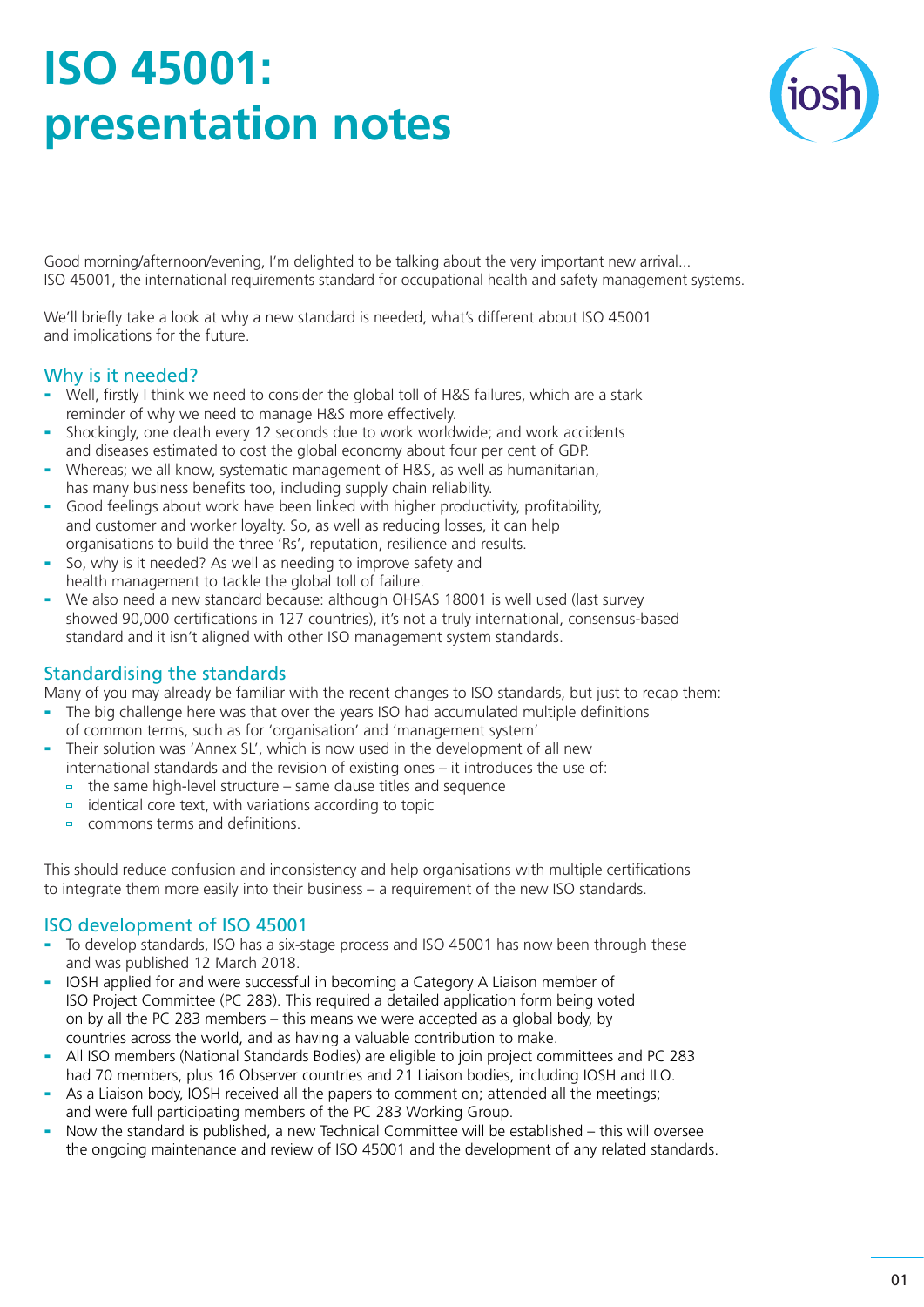#### ISO 45001 aims to help organizations to:

- minimise H&S risk to all those working on their behalf (including mental and physical health)
- integrate H&S within their business management system and processes
- provide a platform for continual improvement in H&S.

## The main characteristics of the new standard are:

- it uses the 'Plan-Do-Check-Act' model and is risk-based
- it takes a similar approach to OHSAS 18001 and the UK's HSG65
- it applies Annex SL and has the following contents:
	- Clauses 1–3: Scope, Normative references, Terms and definitions
	- Clause 4: Context of the organisation  $\Box$
	- Clause 5: Leadership and worker participation commitment, policy, roles,  $\blacksquare$ responsibilities, accountabilities and authorities and consultation, etc
	- **Clause 6:** Planning setting OH&S objectives and the actions needed to achieve them
	- $\Box$  Clause 7: Support resources, competence, awareness, communication, documented information
	- Clause 8: Operation operational planning and action (including management of  $\blacksquare$ change, outsourcing, procurement and contractors, emergency preparedness, etc)
	- Clause 9: Performance evaluation measuring and monitoring,  $\Box$ internal audit and management review
	- Clause 10: Improvement setting targets, investigating incidents  $\Box$ and non-conformities, and taking corrective actions.

The standard also includes 'informative' Annex A – guidance on the use of ISO 45001, which explains the various clauses. It's not a 'how to' guide on management systems, but BSI has published BS 45002.0 *General guidelines for the application of ISO 45001* and will also publish small (10-page) guides on topics such as OH, Risk management and incident investigation. There is other information available: the IOSH website; CQI guide (25 per cent discount for IOSH members); TUC guide for H&S reps; and HSE intend to develop a guide on proportionate application of ISO 45001.

#### What are the main differences from OHSAS 18001? Significant differences from OHSAS 18001:

- context of organisation there must be consideration of wider issues such as supply chain and local community and also cultural, social, political, legal, technological, economic and governance settings (eg using STEEPLE analysis)
- leadership 'top management' (those who control or direct the organisation) need to take an active role, for example set direction, foster trust, promote positive culture and communicate what needs to be done and why it's important
- documented information now we're in the digital age, this includes electronic and processed information (for example use of smart phones or tablets) and doesn't refer to documentation, records or documented procedures.

## More focus on:

- worker participation top management need to ensure more non-managerial participation and that they support leadership and contribution from others
- continual improvement there is a requirement for continual improvement objectives and process
- hierarchy of control there is emphasis on applying the 'hierarchy' at planning and operational stages, so that problems can be designed-out at the earliest stage
- risk management this requires ongoing assessment of risks and opportunities, both for OH&S and for the OHSMS itself
- compliance status requires a process to ensure that relevant legal and other requirements are taken into account, kept up-to-date and compliance status checked
- contractors, procurement and outsourcing recognising the growth in these areas, there is a requirement for specific processes to safely manage these issues
- performance evaluation requires criteria against which evaluation takes place and for not only OH&S performance to be evaluated, but also of the efficacy of the system.